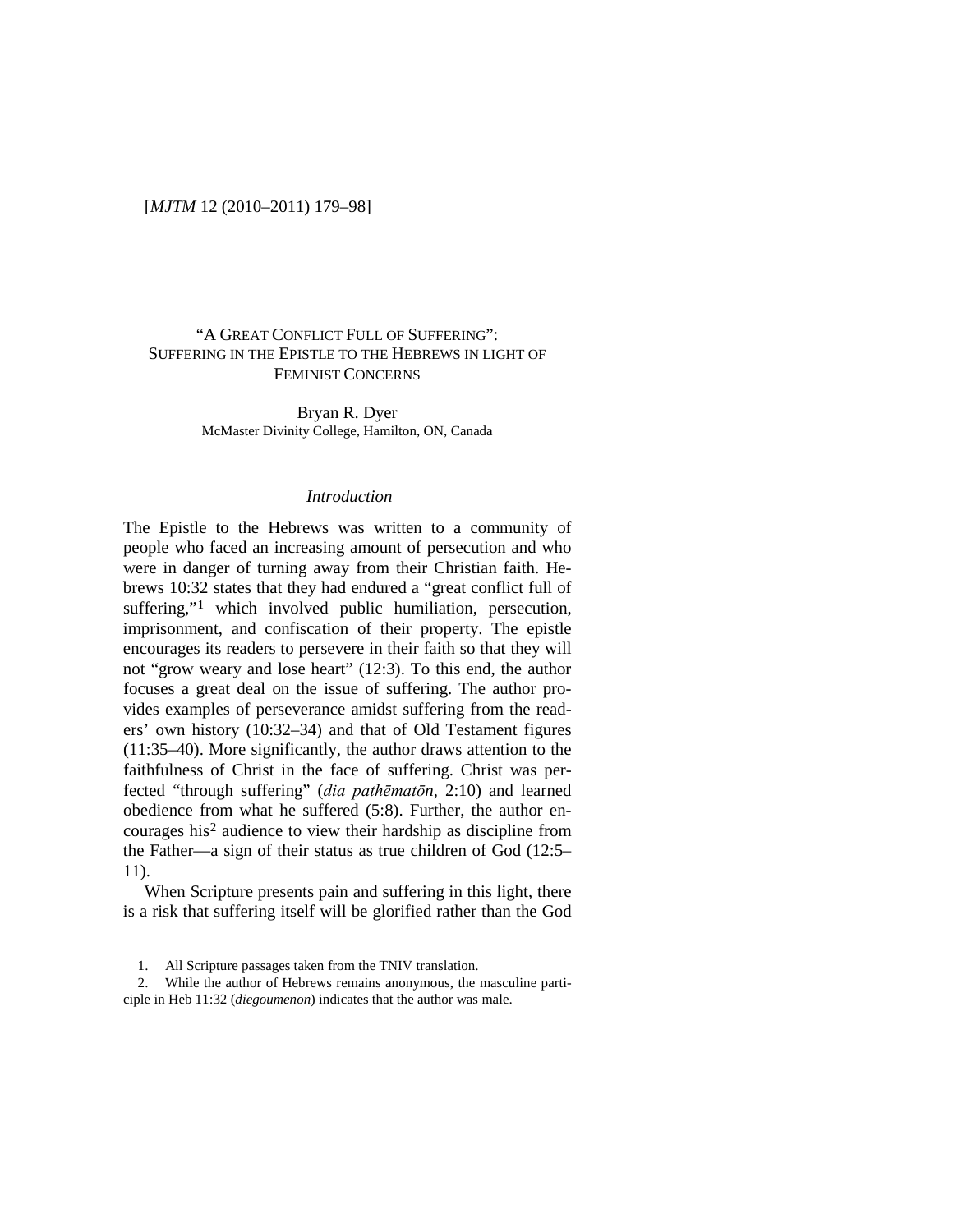who transforms it. Suffering can be seen as something to seek out or inflict. Or, one may be encouraged to suffer needlessly and remain in contexts of abuse. Furthermore, such texts could be, and have been, twisted for oppressive purposes to display dominance or to enforce submission. The danger of a glorification or misinterpretation of suffering has been rightfully exposed through various forms of liberation theology. One form, feminist theology, has presented strong criticism of how Christianity has traditionally viewed suffering[.3](#page-1-0)

This article will approach the theme of suffering in Hebrews with the concerns and insights of feminist theology. The purpose is to avoid dangerous misapplications of the text that might be oppressive to women or sanction abuse. At certain points, aspects of feminist theology will be tested, such as a rejection of the atonement. However, the major concerns of feminist criticism will be taken up and used to scrutinize an interpretation of suffering in Hebrews.

## *A Feminist Critique of Suffering in Scripture*

Feminist biblical criticism provides a significant challenge to how suffering should be understood in Scripture. Feminist hermeneutics are diverse in both scope and method but are commonly rooted in a suspicion that the text is not "neutral" and the interpreter is not "objective."[4](#page-1-1) More specifically, the text was written in a male-dominated culture and has been interpreted predominantly by men. Many feminists have confronted how the Bible presents suffering as well as how such teaching has been interpreted and applied. Put simply, the question raised is whether the Bible presents suffering in a way that legitimizes or potentially encourages the abuse and/or oppression of women.

In an essay entitled "For God So Loved the World?" Joanne Carlson Brown and Rebecca Parker write a harsh condemnation

<span id="page-1-1"></span><span id="page-1-0"></span><sup>3.</sup> For an excellent presentation and critique of feminist theologies of suffering, see Bauman-Martin, "Feminist Theologies of Suffering" 64–65; Also, Schüssler Fiorenza, *Miriam's Child*, 97–130.

<sup>4.</sup> Schneiders, "Feminist Hermeneutics," 350.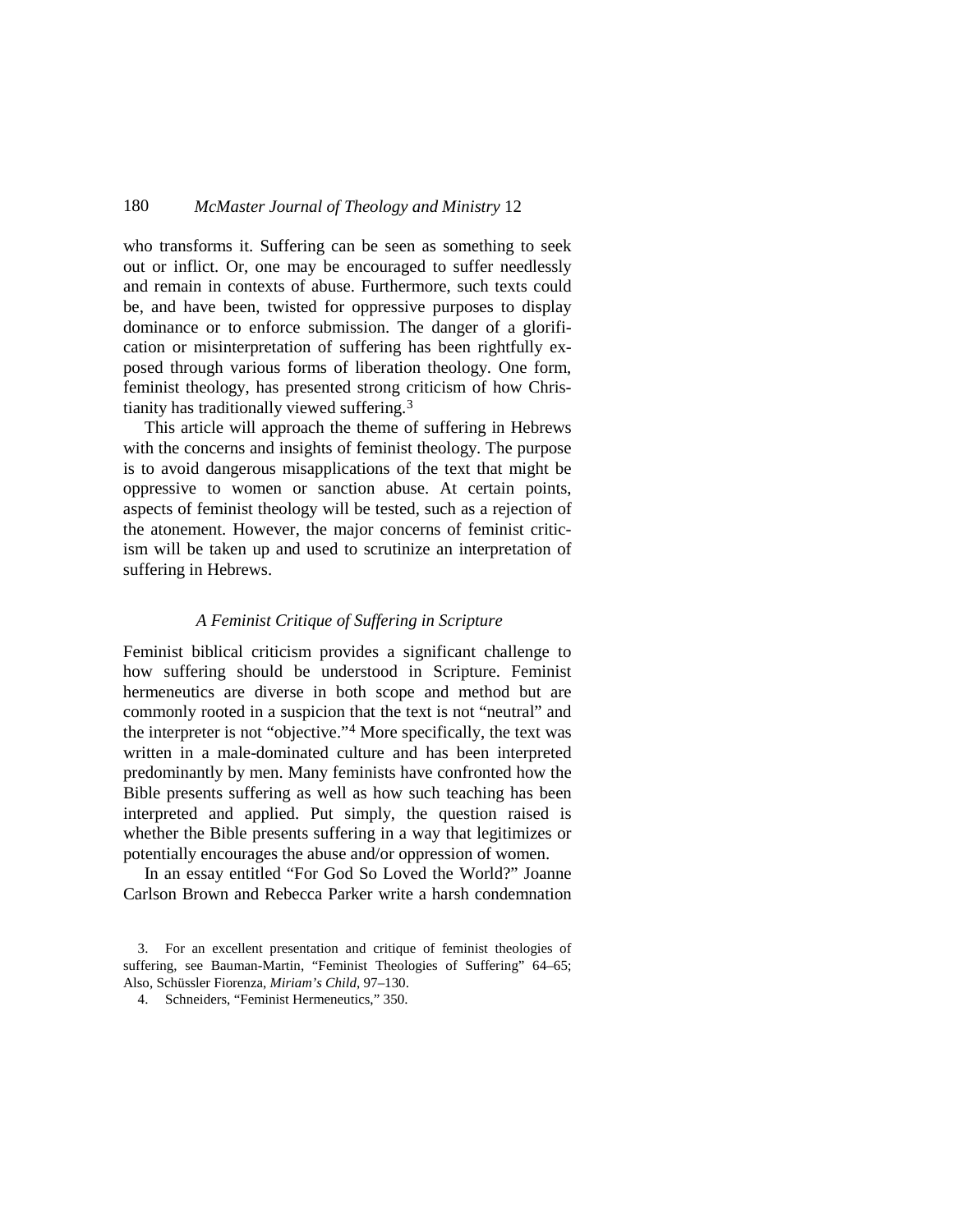of the portrayal of suffering in Christianity. They argue that Christianity "has been a primary—in many women's lives *the* primary—force in shaping our acceptance of abuse."[5](#page-2-0) It has been a significant motivating factor for the victimization and oppression of women throughout the world.

Brown and Parker challenge many tenets of the Christian faith, but focus a great deal of attention on the atonement. That Jesus suffered and died for others to bring about salvation models behavior that Christians seek to follow. Christianity's central image of Christ on the cross as savior "communicates the message that suffering is redemptive" and this message is further complicated "by the theology that says Christ suffered in obedience to his Father's will." [6](#page-2-1) After an evaluation of six major theories, Brown and Parker conclude that any concept of the atonement must be done away with.[7](#page-2-2)

Another feminist theologian, Brita Gill-Austern, warns of the damage that any glorification of suffering can cause. Like Brown and Parker, Gill-Austern writes that feminist theology "rejects the interpretation that Jesus' death was ordained by God and required as payment of sin."[8](#page-2-3) Furthermore, the glorification of suffering "can result in theological masochism" and an "image of God as a violent, angry, sadistic father."[9](#page-2-4) She writes that the image of the suffering servant has reinforced, for some, the belief that suffering is good.<sup>[10](#page-2-5)</sup>

<span id="page-2-2"></span><span id="page-2-1"></span><span id="page-2-0"></span>7. Ibid., 26. They write: "Christianity is an abusive theology that glorifies suffering. Is it any wonder that there is so much abuse in modern society when the predominate image or theology of the culture is of "divine child abuse"— God the Father demanding and carrying out the suffering and death of his own son? If Christianity is to be liberating for the oppressed, it must itself be liberated from this theology. We must do away with the atonement, this idea that a blood sin [is] upon the whole human race which can be washed away only by the blood of the lamb. This bloodthirsty God is the God of the patriarchy who at the moment controls the whole Judeo-Christian tradition."

<span id="page-2-5"></span>10. Ibid.

<sup>5.</sup> Brown and Parker, "For God So Loved," 2.

<sup>6.</sup> Ibid.

<span id="page-2-3"></span><sup>8.</sup> Gill-Austern, "Love Understood," 308.

<span id="page-2-4"></span><sup>9.</sup> Ibid.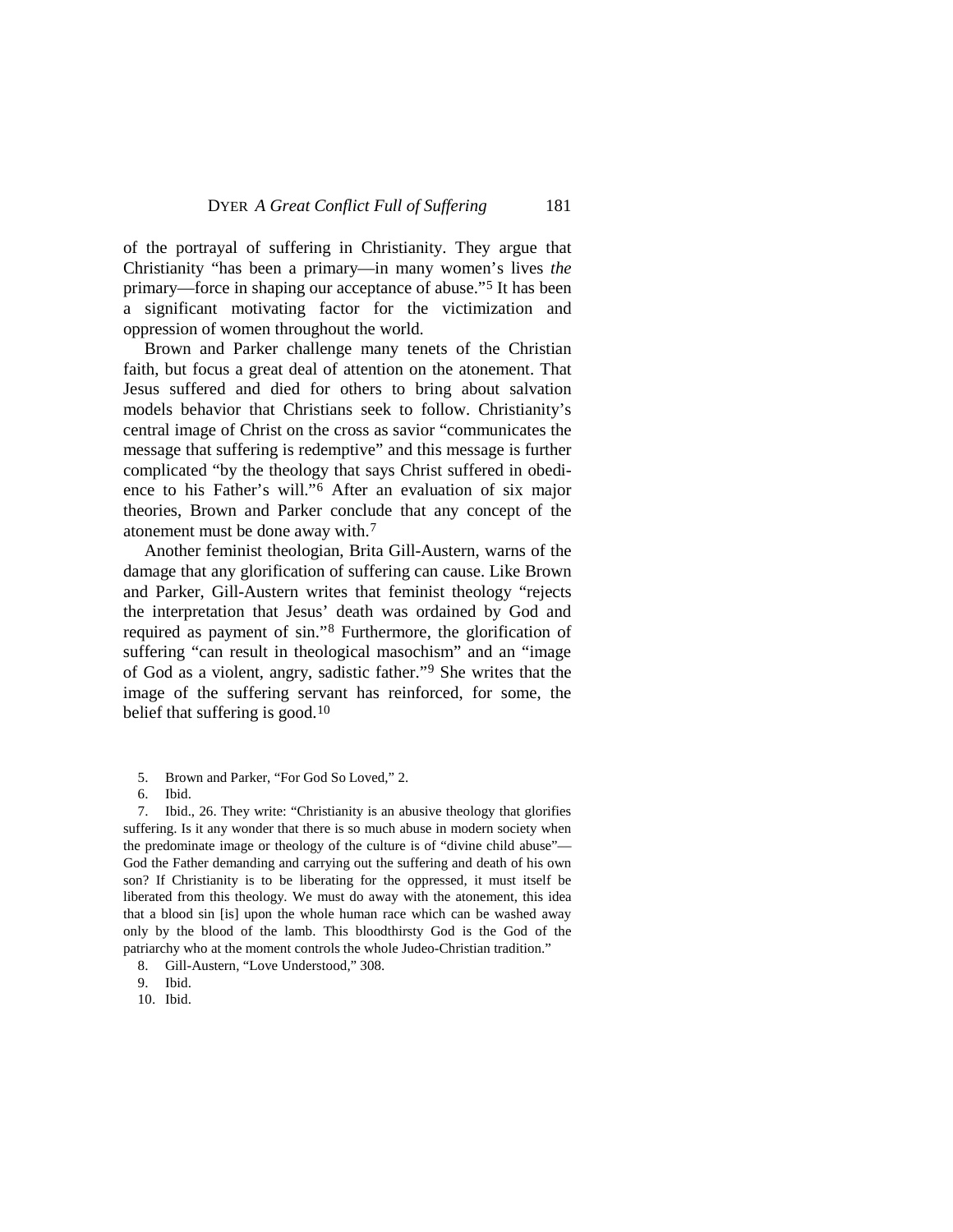Julie Hopkins voices similar concerns over the Christian concept of the atonement. "It is morally abhorrent to claim that God the Father demanded the self-sacrifice of his only Son to balance the scales of justice."[11](#page-3-0) Hopkins acknowledges that those who suffer may find great comfort in identifying with Christ's suffering, but warns of the tendency to place blame on the victim.[12](#page-3-1) Along with many other feminist theologians, Hopkins understands the crucifixion as an act of evil upon Jesus that in itself has no redeeming quality. Unique to her writing is a strong emphasis that God was present at the crucifixion and is "actively sharing with the victim in a solidarity of suffering and grief."[13](#page-3-2)

Rosemary Ruether describes how Christians have responded to suffering as two-fold.[14](#page-3-3) First, Christians regard themselves as ultimately guilty for their suffering since humankind, the female sex specifically, introduced sin into the world. Second, "we become Christ-like by enduring suffering like Christ, who, though innocent, suffered for our sins."[15](#page-3-4) Both of these re-sponses to suffering are detrimental to women.<sup>[16](#page-3-5)</sup> Her response is to take the focus off of Christ's suffering and place it on his life and teaching. Jesus did not come to suffer and die, but rather to promote liberation and abundance of life[.17](#page-3-6) Finally, Ruether argues that divine goodness and divine omnipotence cannot be reconciled as the theology of atonement attempts. "If God wills Jesus' death, if God wills the unjust violence of poverty, sexism, racism and anti-Semitism, then God is a sadist and a criminal."[18](#page-3-7)

- <span id="page-3-1"></span>12. Ibid., 54.
- 13. Ibid., 56.
- 14. Ruether, *Introducing Redemption*, 98.
- 15. Ibid.

<span id="page-3-5"></span><span id="page-3-4"></span><span id="page-3-3"></span><span id="page-3-2"></span>16. Ibid., 100. She writes: "This double bind of deserved suffering for guilt and the promise of becoming a Christlike agent of redemption for one's victimizers through innocent suffering has been such a powerful message that Christian women have found it very difficult to challenge."

<span id="page-3-6"></span>17. Ibid., 104–5.

<span id="page-3-7"></span>18. Ibid., 106.

<span id="page-3-0"></span><sup>11.</sup> Hopkins, *Feminist Christology*, 50.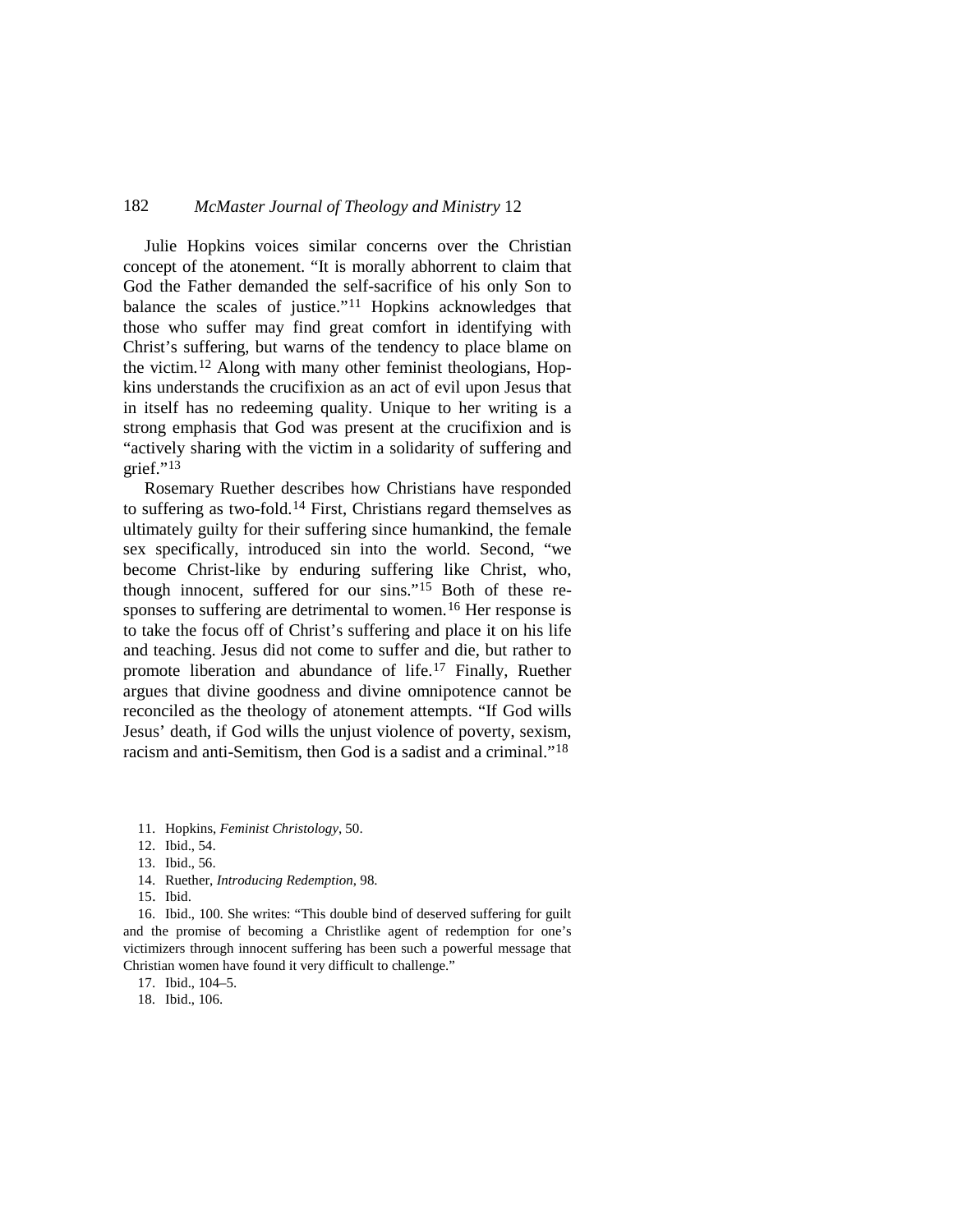Such criticism does not represent all feminist theologians but it does demonstrate feminist theology's strongest attack on suffering in Scripture. A few major issues present themselves and need to be addressed. First, there is a concern that the doctrine of the atonement communicates that suffering is redemptive. It is argued that suffering is never redemptive and that such an understanding leads to actions that accept and encourage abuse. Second, the biblical concept of the necessity of Christ's suffering leads to an understanding that the disciples too must suffer if they are to follow his example. This can lead to a believer looking for or remaining in unjust suffering needlessly in order to be "Christ-like." Third, the concept of the Father sending his Son to suffer and die can be interpreted as a portrayal of divine child abuse with justification for earthly parents to follow suit.

#### *Suffering in Hebrews in Light of Feminist Concerns*

Hebrews finds itself at the center of this critique from feminist interpretation. The epistle focuses numerous chapters on the concept and imagery of Christ on the cross as sacrificial atonement. Hebrews presents Jesus as the one "who through the eternal Spirit offered himself unblemished to God, [to] cleanse our consciences from acts that lead to death" (9:14). Also, the epistle repeatedly presents Jesus as a model for Christians to follow, especially in relation to how they respond to suffering and persecution (2:9; 4:15; 12:2). Finally, the critique of attributing divine child abuse to God is complicated by the section connecting suffering to divine discipline (12:5–11). Mary Rose D'Angelo writes of this section, "Unchallenged, it collaborates with the images of a father who 'perfects' his son 'by suffering' (2:10) and a 'son [who] learns obedience through what he suffered' (5:8)."<sup>[19](#page-4-0)</sup>

<span id="page-4-0"></span>19. D'Angelo, "Hebrews," 457.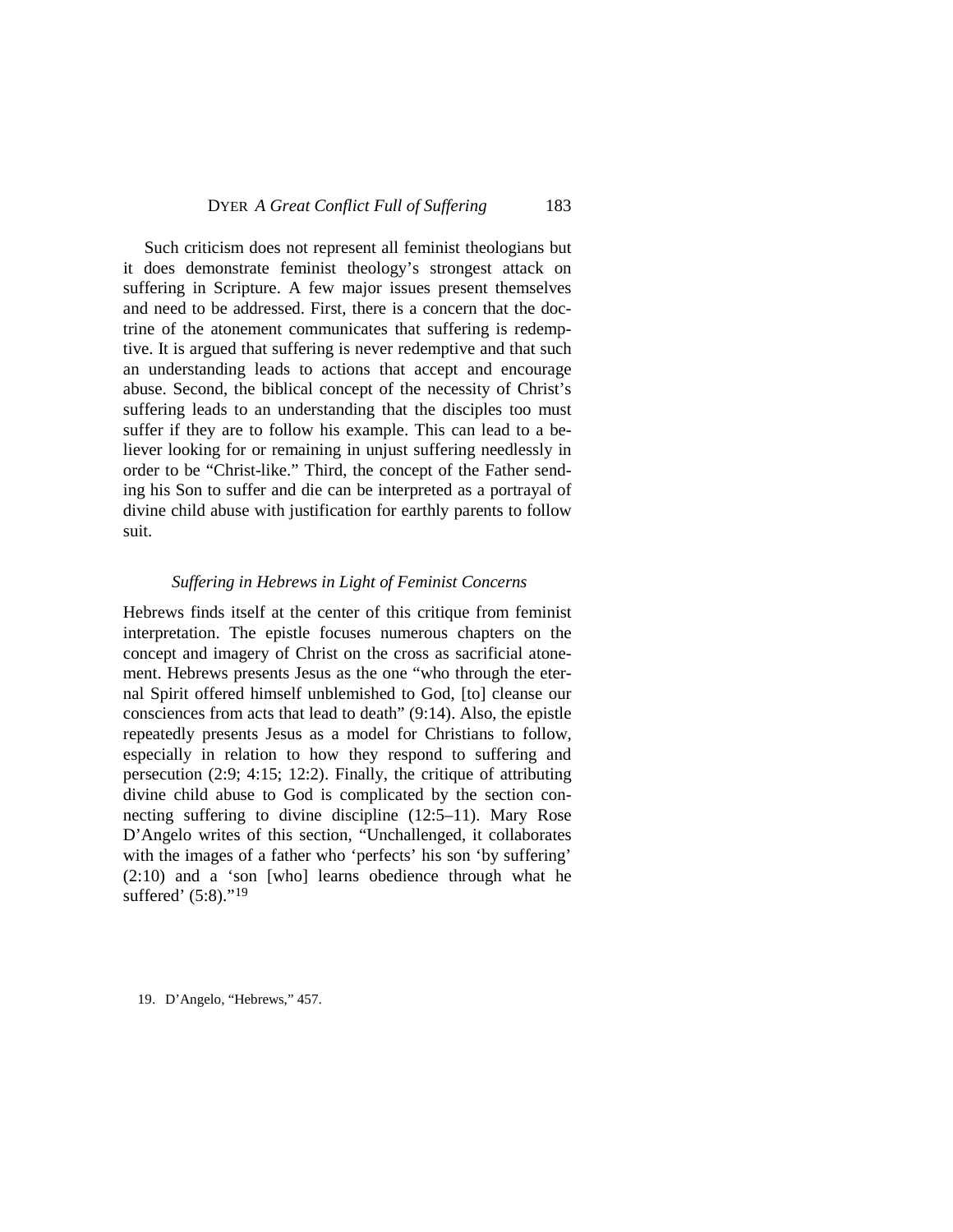*Concern 1: No Suffering Should Be Understood as Redemptive* Mary VandenBerg responds to the feminist criticism of the atonement by arguing that redemptive suffering is unique to Christ and that human suffering should not be understood in those terms.[20](#page-5-0) She correctly sees the danger of rejecting the doctrine of the atonement and provides a strong, feminist criticism of suffering in Scripture by emphasizing the unique nature of Christ's redemptive suffering. An important point that Vanden-Berg articulates at the end of her article is that to "glorify suffering is to misunderstand the overall mission of Christ on the cross."[21](#page-5-1) She notes that Scripture repeatedly points toward the hope of no longer suffering.

Does the author of Hebrews present the suffering of Jesus and of believers along these same lines? While VandenBerg looks only briefly at Hebrews, [22](#page-5-2) her conclusions help us to understand suffering in the epistle. Jesus' suffering is understood in terms of its redemptive nature and this is unique to him alone. A major way in which the author of Hebrews presents the suffering of Christ is by its *vocational* purpose.[23](#page-5-3) Suffering prepared Jesus to be a sympathetic high priest and to identify with human weakness and temptation (2:17–18; 4:15). Furthermore, Christ's suffering is connected to what it accomplishes: bringing God's children to glory (2:10), becoming the source of eternal salvation (5:9), and making people holy (13:12). This is unique to the suffering of Jesus and highlights its *redemptive* purpose. Christ's suffering is distinguished from that of believers' in that it accomplished something completely unique.[24](#page-5-4)

The author of Hebrews has no reservation about discussing Christ's suffering in redemptive terms. In fact, Jesus' suffering

<span id="page-5-2"></span><span id="page-5-1"></span><span id="page-5-0"></span>22. One paragraph uses Heb 9:12 and 15 to demonstrate the epistle's understanding of Christ's suffering as redemptive (ibid., 403).

23. Talbert, *Learning through Suffering*, 58–68.

<span id="page-5-4"></span><span id="page-5-3"></span>24. Kittredge further points out that what Jesus suffers in Hebrews is not parallel to what the believers suffer: "Although, Jesus' endurance is the model for Christians' endurance, what Jesus endures is not parallel to what Christians endure." (Kittredge, "Hebrews," 448).

<sup>20.</sup> VandenBerg, "Redemptive Suffering."

<sup>21.</sup> Ibid., 409.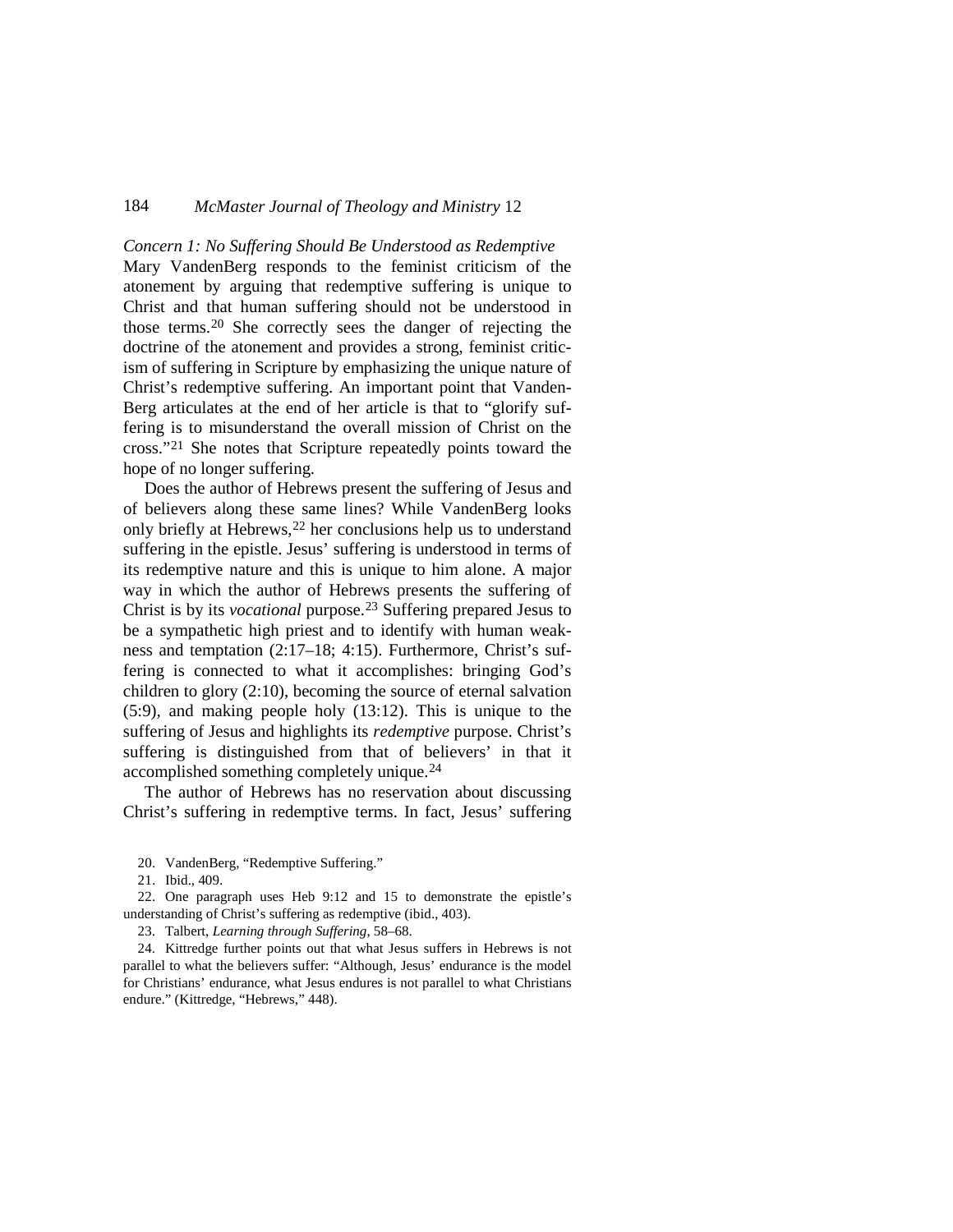<span id="page-6-1"></span>and death is primarily understood in the epistle to have a redemptive purpose, Christ achieving for others the salvation that they could not achieve for themselves.[25](#page-6-0) Jesus suffered death "so that by the grace of God he might taste death for everyone" (2:9). He was made like his brothers and sisters in every way so that "he might make atonement for the sins of the people" (2:17). He is the "source of salvation" (5:9) and "eternal redemption" (9:12). Believers are made holy through the sacrifice of his body (10:10), which opened up a "new and living way" (10:20). All of this was accomplished through Jesus' suffering and death. In 9:15 the author writes: "Christ is the mediator of a new covenant, that those who are called may receive the promised eternal inheritance—now that he has died as a ransom to set them free from the sins committed under the first covenant." It is obvious in Hebrews that Christ's suffering was redemptive. To deny this is to strip the epistle of a major theme.

Nowhere in Hebrews is there a hint that the author believes that the suffering or death of the believer can accomplish what the death of Jesus did. Jesus ['](#page-6-1) death is not portrayed as that of a martyr or as something to be replicated, but rather as a sacrificial offering.[27](#page-6-2) Christ's sacrifice occurred "once and for all" (9:26) and that one-time sacrifice "took away the sin of many" (9:28). "For by one sacrifice he has made perfect forever those who are being made holy" (10:14). Furthermore, there is no need for any more sacrifice after that of Jesus: "Sacrifice for sin is no longer necessary" (10:18).

When the author of Hebrews discusses the suffering of believers, there is no sense that it is redemptive.<sup>[28](#page-6-3)</sup> Hebrews

- 25. Peterson, *Hebrews and Perfection*, 175.
- 27. Isaacs, *Reading Hebrews*, 10.

<span id="page-6-3"></span><span id="page-6-2"></span><span id="page-6-0"></span>28. One could possibly argue for this in 10:36. After he lists the specific sufferings in his audience's past, the author exhorts them to endure in their present suffering so that they will "receive what he [God] has promised." It should be clarified that receiving God's promise is not a result of suffering but of perseverance—which is tied to doing God's will in this passage. However, suffering may come as a result of perseverance. As F. F. Bruce writes, "Their [the believers'] Master came expressly to do the will of God, as they have been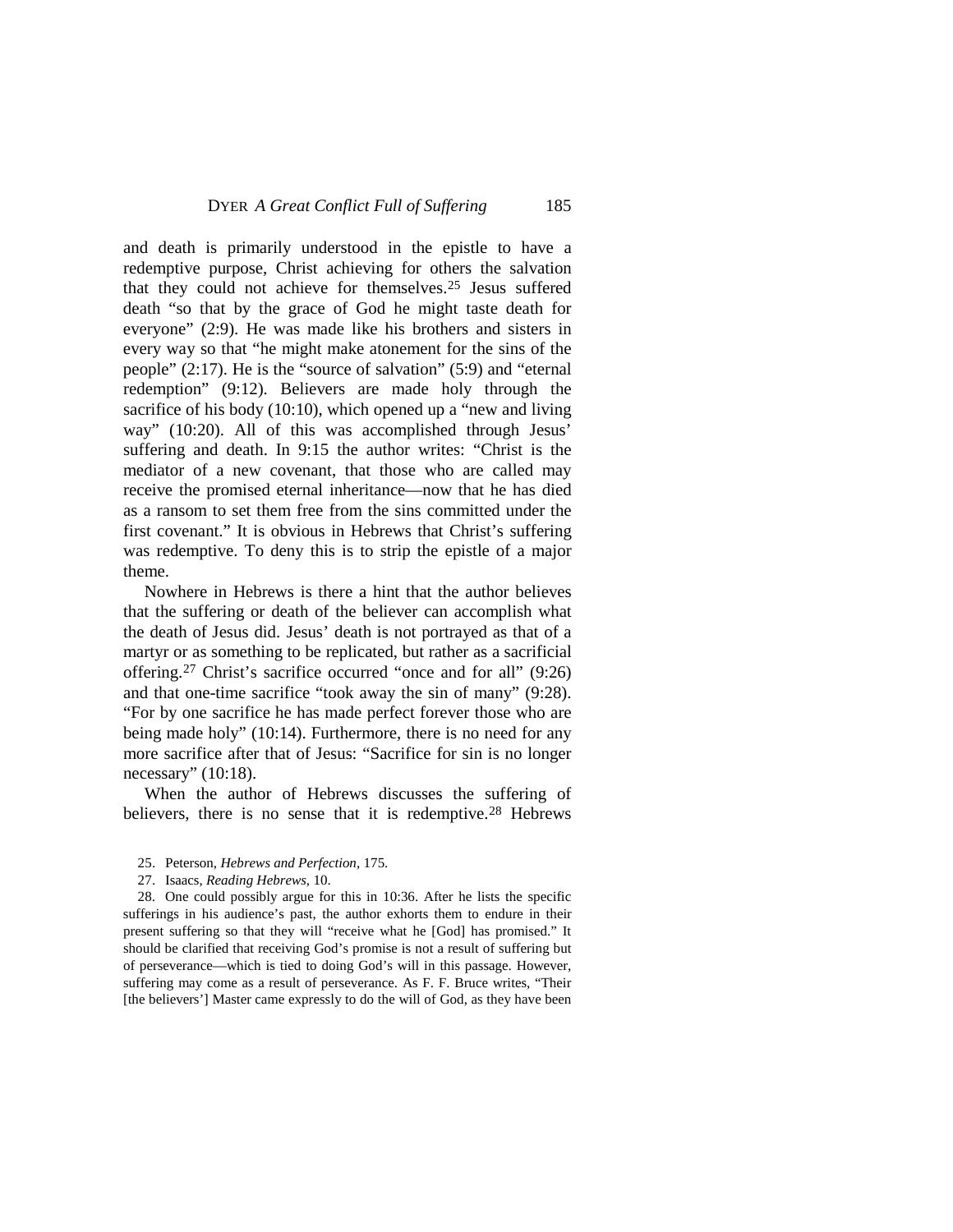12:5–11 encourages the audience to understand their suffering as divine discipline and training from the Father. The suffering is a sign that they belong to the Father. Nowhere does the author connect their suffering to their own salvation or perfection. Rather, he points to their need to endure suffering and the benefit of that endurance.[29](#page-7-0)

Commenting on the function of suffering in Jesus' experience compared to that of the believers, David Peterson warns that "we cannot draw the parallels too closely."[30](#page-7-1) Another way in which Jesus' suffering is unique in the epistle is that the author understands Jesus' suffering as part of his process toward perfection. Hebrews 2:10 states that Jesus was made perfect "through suffering" (*dia pathēmatōn*). Also, the epistle states that Jesus experienced temptation in suffering so that he could sympathize with those to whom he ministers as high priest  $(2.18)$ ; 4:15). The perfection of believers is not presented in the epistle as the same process that Jesus passed through. Peterson writes, "Although the perfecting of Christ is a process, necessitating his learning obedience through suffering, his death and exaltation, a simple parallel cannot be argued with respect to the perfecting of believers." Rather, believers are perfected by the "very actions and accomplishments that perfect Christ, not by any actions of their own. Believers are perfected by the perfecting of Christ."[31](#page-7-2)

However, this is not to say that the epistle argues that there is no meaning or significance in the believers' suffering. While suffering is seen as an obstacle within the race imagery of the epistle (12:1–3), it is also presented as an opportunity for growth or training (*paideia*, 12:5–11). In her wonderful analysis and critique of feminist interpretations of 1 Peter, Betsy Bauman-Martin points out that much feminist overemphasis on liberation and avoidance of suffering simply does not match reality. She writes, "Sometimes there is no realistic hope of the complete

<span id="page-7-0"></span>told already (10:7, 9f.), although the doing of that will involved suffering and death for him; his servants can expect no easier path as they in their turn do the will of God and await the promised bliss" (Bruce, *Hebrews*, 272).

<sup>29.</sup> Peterson, *Hebrews and Perfection*, 176.

<span id="page-7-1"></span><sup>30.</sup> Ibid.

<span id="page-7-2"></span><sup>31.</sup> Ibid., 175.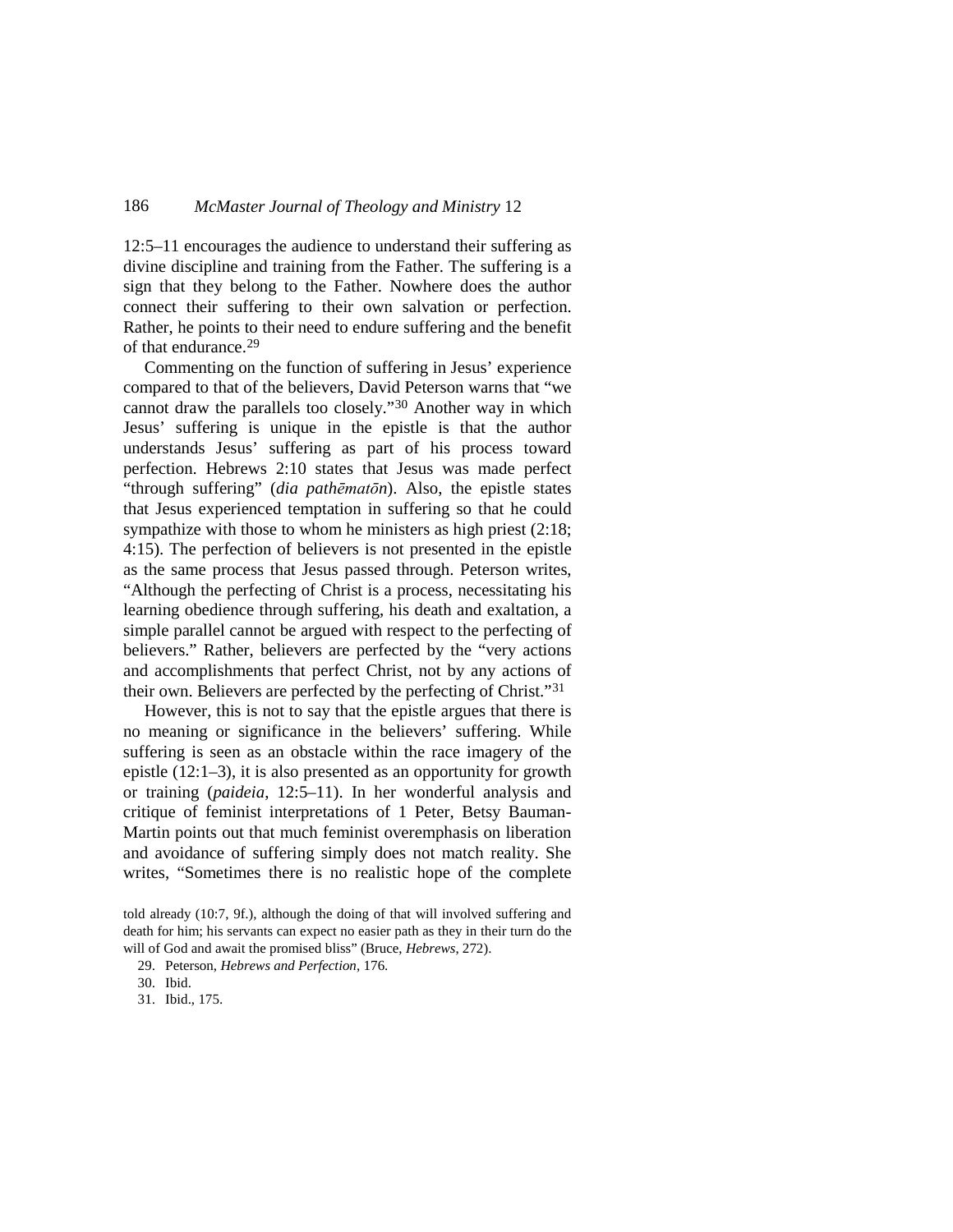liberation from oppression, and a woman can only create meaning in the context of suffering."[32](#page-8-0) That is the context we find addressed in Hebrews. The community is facing increasing persecution for their faith and the author is encouraging them to persevere in the midst of conflict. While liberation is the eschatological hope, the believers are encouraged to create meaning in their suffering and see the good that can come out of times of trial.

# *Concern 2: Jesus as Model of Suffering Encourages Believers to Seek Suffering*

A second major concern from feminist theologians is that the necessity of Christ's suffering communicates to believers that they too must seek and/or remain in suffering. Brown and Parker write that Christianity commends suffering to the disciple. "The Christian is to 'be like Jesus'—and imitation of Christ is first and foremost obedient willingness to endure pain."[33](#page-8-1) Imitation of Jesus Christ is a repeated theme in the epistle to the Hebrews, especially in relation to how one should respond to suffering. Jesus is presented as the "pioneer" (*archēgos,* 2:10; 12:2) designating his position as leader and trailblazer.[34](#page-8-2) Hebrews 12:2 encourages believers to fix their eyes on Jesus as they run the race marked out for them. The following verse encourages believers to consider the endurance of Jesus in the face of opposition so they might not grow weary and lose heart. Also, 13:13 exhorts the believer to follow Jesus outside of the camp the place of his crucifixion and shame.

Feminist theologians are correct to argue against any interpretation of the image of Jesus as a model for believers in suffering that encourages one to seek or remain in abuse. Such

- 32. Bauman-Martin, "Feminist Theologies of Suffering," 77.
- 33. Brown and Parker, "For God So Loved," 24.

<span id="page-8-2"></span><span id="page-8-1"></span><span id="page-8-0"></span>34.  $\alpha$ <sub>p</sub> $\gamma$ <sub>p</sub> $\gamma$ <sub>p</sub> $\gamma$ <sub>p</sub> is a word rich in nuance and any translation can capture only some of its aspects. The most common uses, however, can be translated "leader" and "founder." The translation "pioneer" plays on both of these aspects (Koester, *Hebrews*, 228; see also Johnson, *Hebrews*, 96).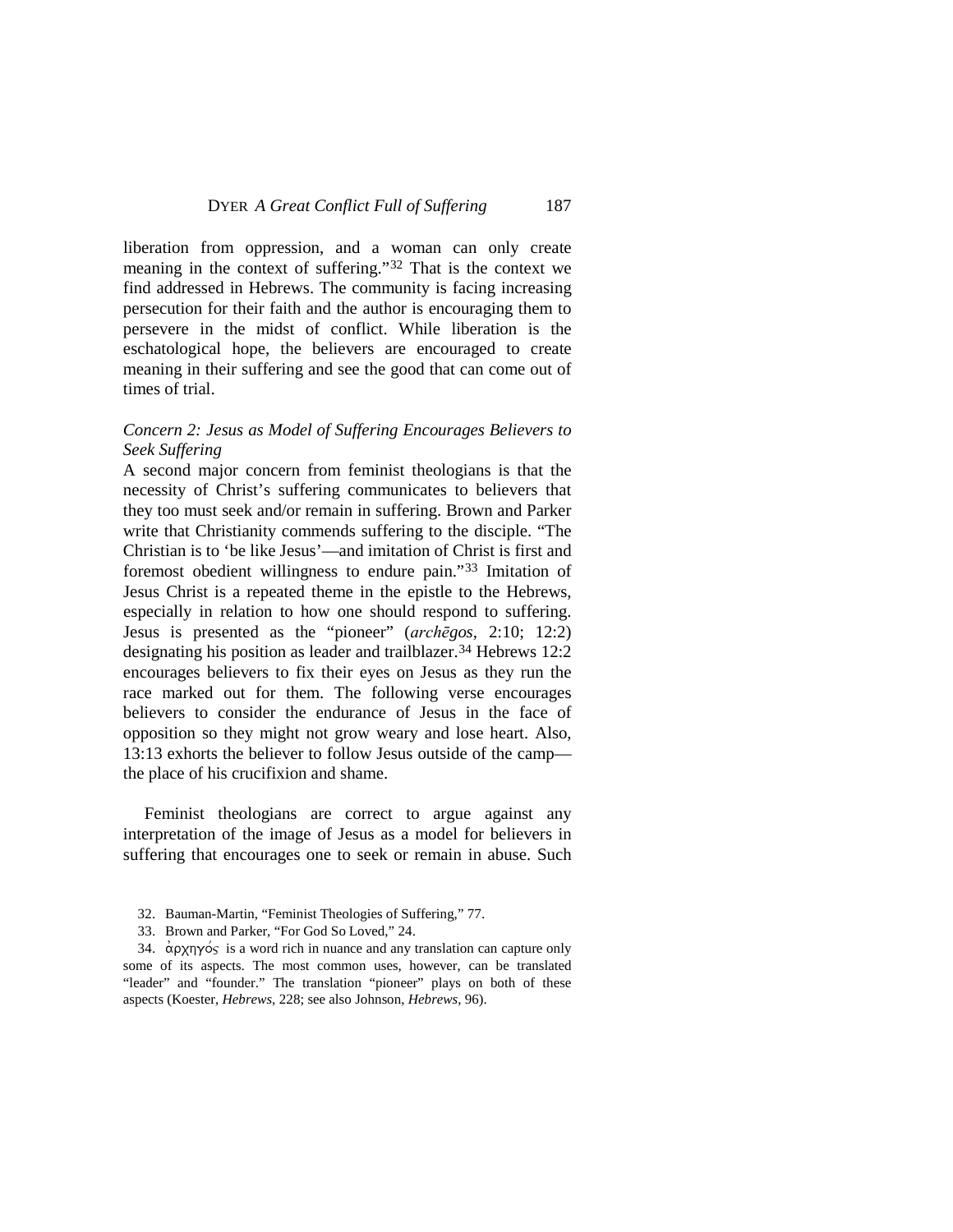interpretations certainly do exist and have influenced pastoral care to those, especially women, who are in the midst of needless suffering. In response to dangerous misinterpretations of this theme, feminist scholars emphasize Jesus' suffering and death as an "unjust act, done by humans who chose to reject his way of life and sought to silence him through death."[35](#page-9-0) Jesus' choice to live in obedience and faithfulness is the reason he should be followed, not that he experienced suffering.

Tracing the theme of suffering in Hebrews, Jeanne Stevenson-Moessner argues that the point of the epistle's exhortation is not that one should remain in suffering but that one should resist evil.<sup>[36](#page-9-1)</sup> She looks to the example of Moses in 11:26– 27 to make this point: "He regarded disgrace for the sake of Christ as of greater value than the treasures of Egypt, because he was looking ahead to his reward. By faith he left Egypt, not fearing the king's anger; he persevered because he saw him who is invisible." The author of Hebrews presents Moses as an example of one who did not seek suffering but experienced suffering because he chose to reject evil. "He did not acquiesce to evil . . . He chose defiance over deference to the king, proactivity in leaving Egypt over passivity in remaining."[37](#page-9-2) When one chooses to resist evil, as Moses did, there will be suffering. Stevenson-Moessner stresses that the message to women in abuse is not to remain in that abuse. "The call is to resist evil, even though resistance, in some cases, may cost our life."[38](#page-9-3)

The author of Hebrews never presents Jesus as a model of choosing suffering but rather of living a life of obedience. Such obedience goes against the tide of a sinful, fallen world. Jesus' life showed that living in faithful obedience will result in opposition from the outside world. Jesus modeled for the believer how to continue in that obedience even in the face of suffering. This is how he is understood as the "pioneer" of faith—he leads the way. Using athletic race imagery, the author encourages

<span id="page-9-0"></span><sup>35.</sup> Brown and Parker, "For God So Loved," 27.

<span id="page-9-1"></span><sup>36.</sup> Stevenson-Moessner, "Road to Perfection."

<span id="page-9-3"></span><span id="page-9-2"></span><sup>37.</sup> Ibid., 288.

<sup>38.</sup> Ibid., 289.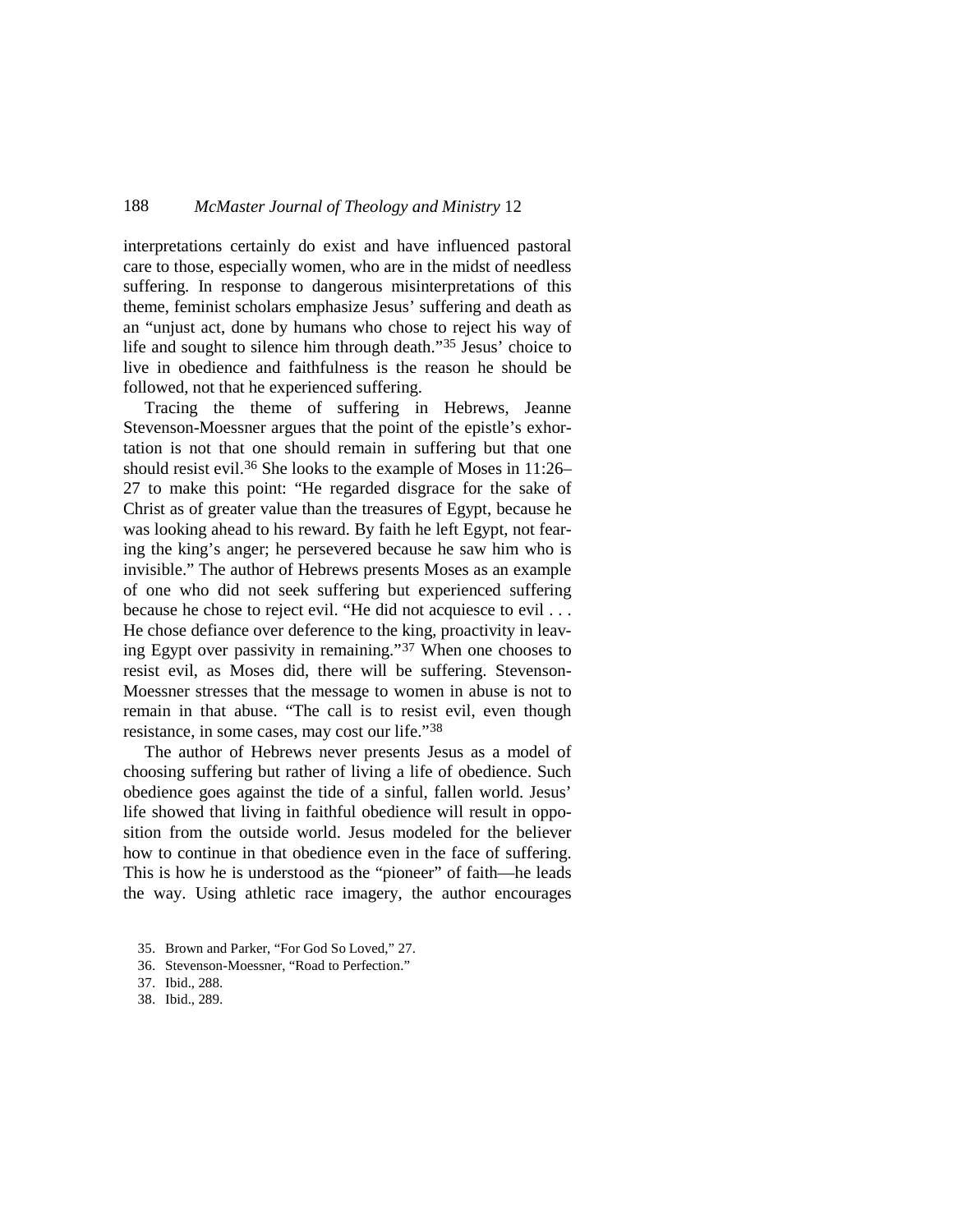believers to throw off all sin and fix their eyes on Jesus. He ran this race, endured through suffering, remained faithful to God, and finished strong.

Believers can look to Jesus as a model of endurance in suffering because he experienced the same type of suffering they do and remained faithful to the Father. Jesus and believers are understood as having similar experiences of suffering but to different degrees of severity. William Lane writes that there is both a "qualitative and a quantitative difference between the sufferings endured by Jesus and those experienced by the Christians addressed.["39](#page-10-0) In many ways, the author connects the suffering experienced by believers to that of Jesus to present Christ as a model of endurance. Christ's suffering is often revealed as more severe than the believers' as a further reason to look to him as an exemplar in the face of suffering.

One major point of connection is that the suffering of both Jesus and believers involved shame and ridicule. The author remarks that the Christian community had been "publicly exposed to insult and persecution" (10:33). Such experiences were examples of a hostile society attempting to shame Christians back into conformity. [40](#page-10-1) Jesus Christ is also presented as experiencing shame and disgrace as a part of his suffering. This is made clear in chapter 13, which states that Jesus suffered "outside the city gate" (v. 12), and believers are encouraged to bear the disgrace Jesus bore (v. 13). The shame of Christ is connected to his crucifixion. This was made clear previously in 12:2, which states that Jesus "endured the cross, scorning its shame." However, the shame that believers are called to share is not the shame of crucifixion but that of association with Jesus[.41](#page-10-2)

A similar dynamic is present in regards to the physical suffering faced by both Jesus and the Christian community. Jesus is understood as having endured a far greater amount of physical suffering, which is used by the author to encourage his audience to endure. That the believers endured physically is not stated

- <span id="page-10-1"></span>40. deSilva, *Perseverance in Gratitude*, 359.
- <span id="page-10-2"></span>41. Ellingworth, *Epistle to the Hebrews*, 718.

<span id="page-10-0"></span><sup>39.</sup> Lane, *Hebrews*, 429.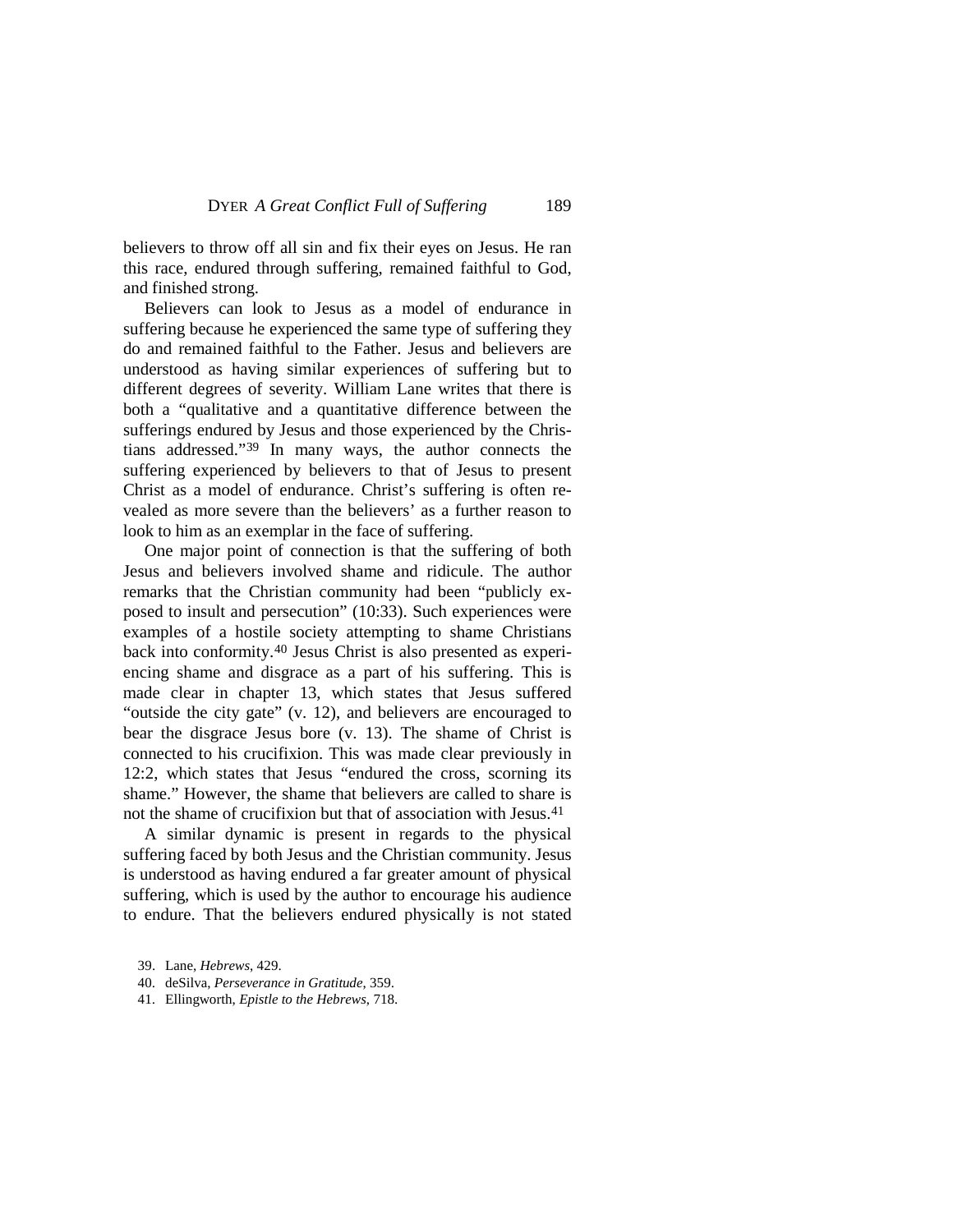directly in 10:32–35. However, *thlipsis* in verse 33 may signify physical persecution such as being whipped or beaten with rods[.42](#page-11-0) That Jesus suffered physically is made clear at several places in the epistle by focusing on the greatest of his sufferings—his sacrificial death on the cross. Hebrews 2:9 tells us that Jesus "suffered death." His sacrificial death is emphasized in the discussion of his priesthood in chapters 7–10 (7:27; 9:12, 15, 26, 28; 10:10, 12, 14). That Jesus suffered physically to a greater extent than the Christian community is made clear in 12:4: "In your struggle against sin, you have not yet resisted to the point of shedding your blood."

#### *Concern 3: Jesus Sent to Suffer Equals Divine Abuse*

Another critique by feminist theologians is that the doctrine of the atonement presents God the Father demanding his only Son to suffer death in obedience to the Father's will. Brown abbreviates her chapter with Parker to form an article for *Daughters of Sarah* with the provocative title "Divine Child Abuse?" The title draws attention to the concern that the atonement justifies victimization and abuse. Brown writes: "And when parents image God as righteously demanding the total obedience of his son, even obedience to death, what will prevent the parent from engaging in divinely sanctioned child abuse?"[43](#page-11-1)

Before moving into the text of Hebrews, it is important to challenge Brown's provocative title. The charge that any doctrine of atonement conveys a sort of cosmic child abuse disrupts the unity of the Trinity and infringes upon Jesus' humanity. In a response to "Divine Child Abuse?" Margo Houts points out that Brown's critique of the atonement severs Jesus from the Godhead so that he is made an object of divine action against him.[44](#page-12-0) Brown's critique seems to strip Jesus of his divinity and the unity in the Trinity. I. Howard Marshall writes:

There is an indissoluble unity between Father, Son, and Spirit in the work of redemption. The recognition that it is God the Son, that is to

<span id="page-11-0"></span><sup>42.</sup> Koester, *Hebrews*, 459.

<span id="page-11-1"></span><sup>43.</sup> Brown, "Divine Child Abuse," 26.

<sup>44.</sup> Houts, "Atonement and Abuse," 29–32.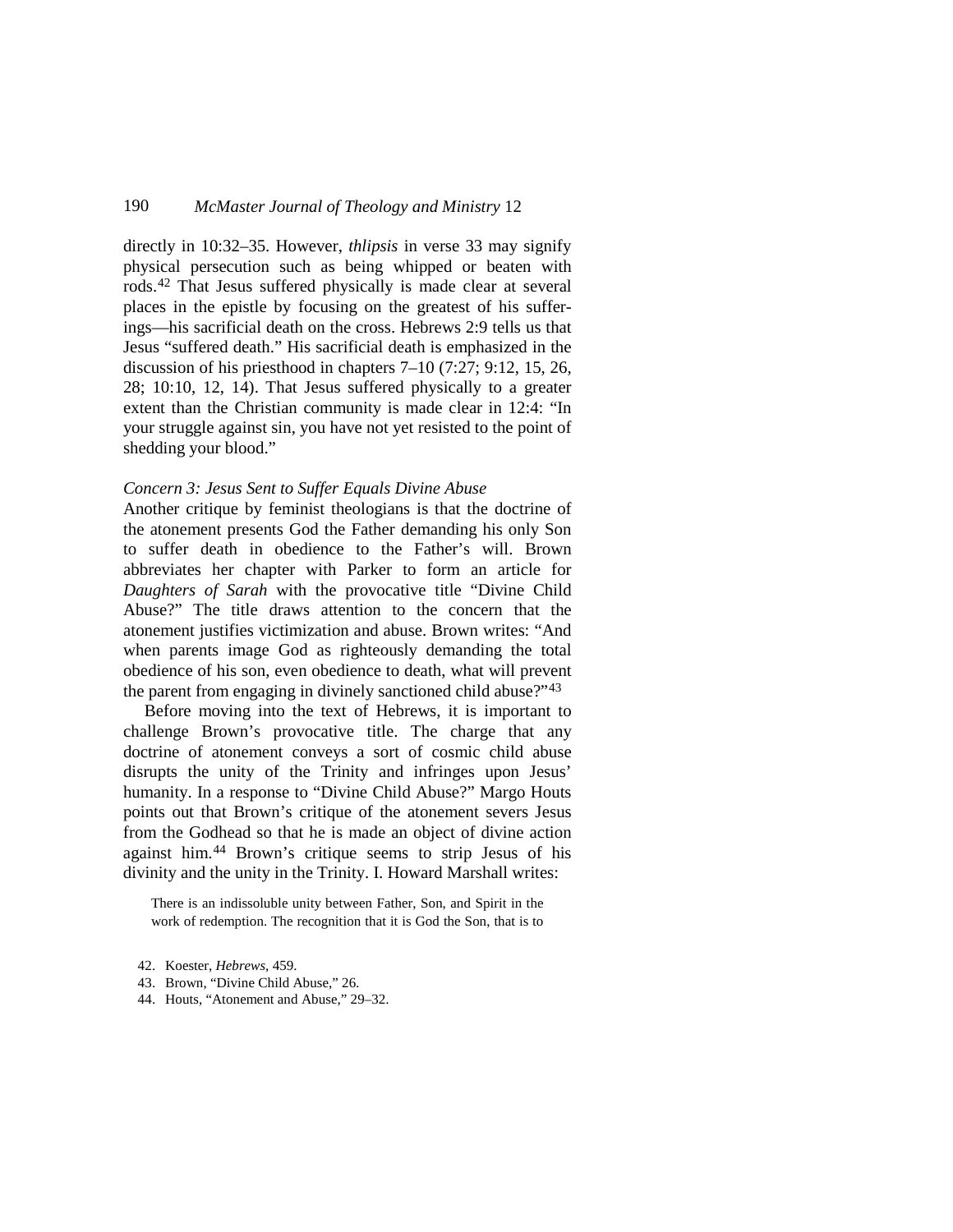say quite simply God, who suffers and dies on the cross, settles the questions finally. This is God himself bearing the consequences of sin, not the abuse of some cosmic child.[45](#page-12-1)

In another response, Reta Halteman Finger comments that Brown violates Jesus' humanity as well.<sup>[46](#page-12-2)</sup> She writes:

At his death Jesus was not a child without power and without choice. He was an adult who made choices and understood their implications. As we see in Gethsemane, Jesus had no more desire to suffer simply for the sake of suffering than any of the rest of us. Suffering was simply the result of a life spent challenging the powers of evil.<sup>[47](#page-12-3)</sup>

Brown's title highlights the fact that some theories of the atonement present God as an oppressive father, but, as Halteman comments, "the term does not critique anything remotely biblical."[48](#page-12-4)

Does Hebrews present a view of suffering that sanctions abuse? The author repeatedly speaks of Jesus as a faithful son whose obedience leads to suffering  $(3:2, 6; 5:8)$ . This image is further complicated by 12:5–11, which connects suffering to divine discipline.[49](#page-12-5) "Endure hardship as discipline; God is treating you as his children" (12:7a). Furthermore, godly discipline is closely related to that of earthly parental discipline: "For what children are not disciplined by their father?" (12:7b). D'Angelo calls Heb 12:4–11 an abusive connection of punishment and love. She writes, "Hebrews' counsel puts a divine sanction behind the abuse of women and abusive child rearing."<sup>[50](#page-13-0)</sup> Philip Greven refers to 12:5–11 as "the key text in the New Testament

- 45. Marshall, *Aspects of the Atonement*, 56.
- <span id="page-12-1"></span>46. Finger, "Liberation or Abuse?"
- 47. Ibid., 38.
- 48. Ibid., 37–38.

<span id="page-12-5"></span><span id="page-12-4"></span><span id="page-12-3"></span><span id="page-12-2"></span><span id="page-12-0"></span>49. Although, as Kittredge ("Hebrews," 448) makes clear, 12:4–11 does not have Jesus in mind as the subject. While the child/parent metaphor is used in both places, the author does so for different rhetorical purposes.

50. D'Angelo, "Hebrews," 457.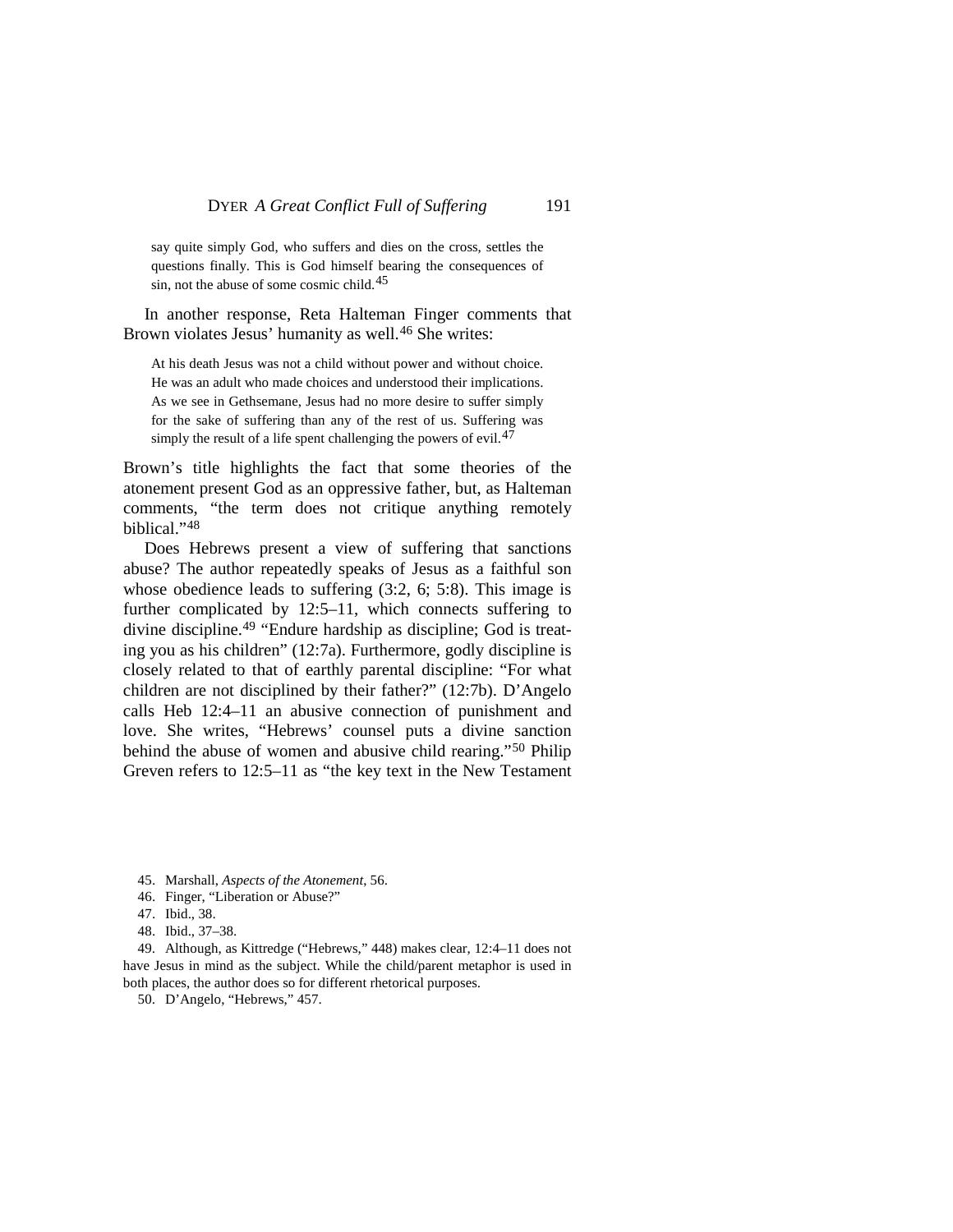cited in favor of harsh physical discipline of children"[51](#page-13-1) and justification for corporal punishment.<sup>[52](#page-13-2)</sup>

While this passage in Hebrews can be grossly misinterpreted to support victimization and sanction abuse, such an interpretation does not seem to be warranted by the text. Clayton Croy writes: "It would clearly go against the implicit message of the text to suggest that the author condones the ongoing oppression of the readers, or of modern Christians, by calling them to endure."<sup>[53](#page-13-0)</sup> With the imagery of the race (10:32; 12:1–13), the author views suffering as an obstacle to be overcome. The readers are called to "strengthen your [plural] feeble arms and weak knees . . . so that the lame may not be disabled, but rather healed" (12:12–13).

It is important to note here another significant theme in the epistle: the author repeatedly calls his listeners to be communityfocused. Here in 12:13 it becomes clear that they are to strengthen their feeble arms and weak knees (12:2) so that *others* may not be disabled but healed! This theme is present throughout the text. In 3:13, the author exhorts the readers to "encourage one another daily" so that "none of you may be hardened by sin's deceitfulness." Hebrews 4:1 encourages them to enter God's rest by saying, "be careful that none of you be found to have fallen short of it." Further, in 10:24 the community is called to "spur one another on." The context of this passage on divine discipline is concern for the community and their progress as a whole. Construing 12:4–11 to sanction abuse is exactly the opposite of this community concern, which is found throughout the epistle and this passage.

Endurance is not a call to passiveness, as some theologians have claimed. Marie Fortune writes:

Personal violence presents a victim with two options: endurance and acceptance of continued suffering, or an occasion for transformation. Endurance means remaining a victim; transformation means becoming a survivor. In order to become a survivor and transform one's

<span id="page-13-1"></span><sup>51.</sup> Greven, *Spare the Child*, 52.

<span id="page-13-2"></span><sup>52.</sup> Ibid., 53.

<span id="page-13-0"></span><sup>53.</sup> Croy, *Endurance in Suffering*, 221–22.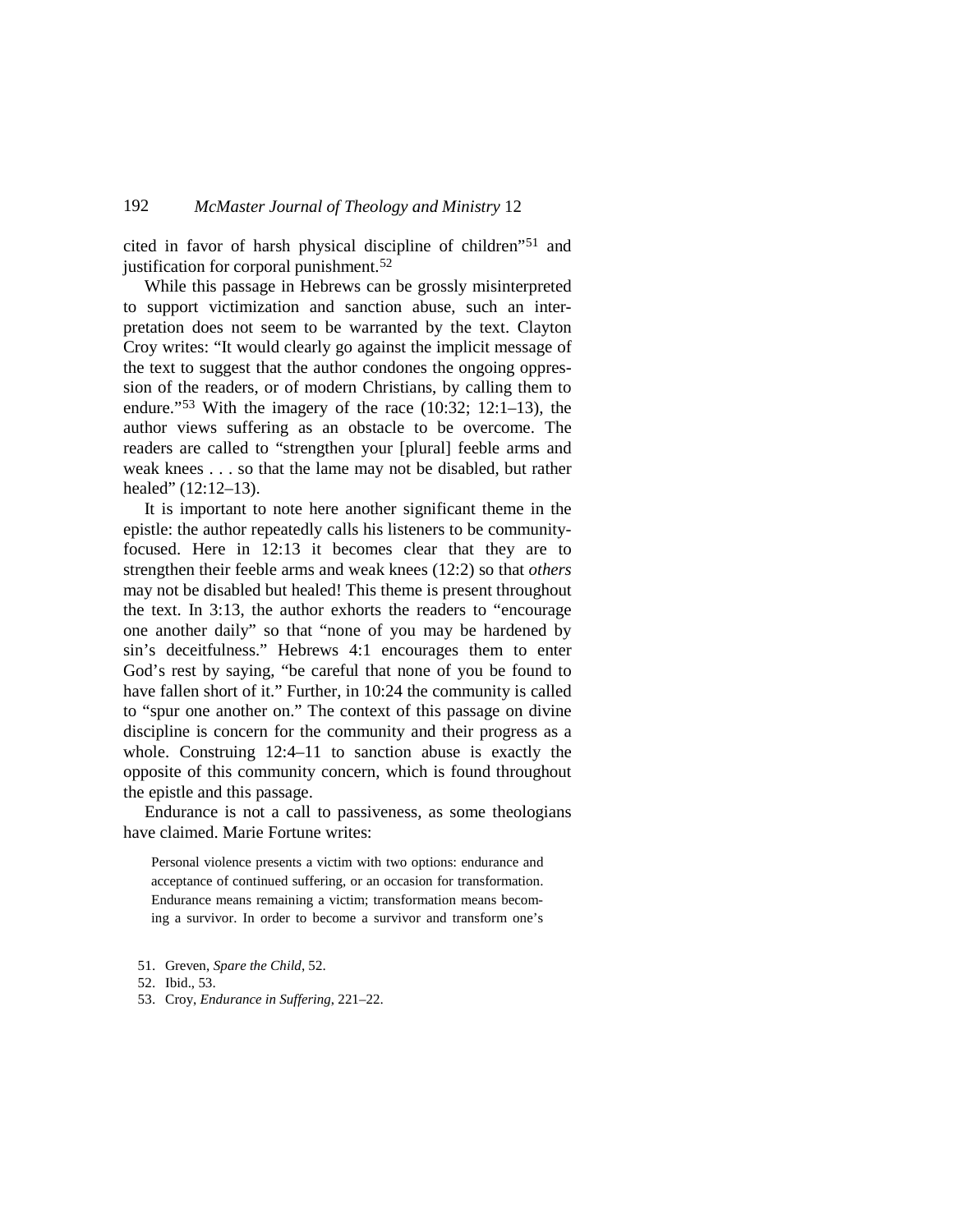suffering, persons must use their strength and all available resources within themselves and from others to move away from a situation in which violence continues unabated.<sup>[54](#page-14-0)</sup>

The endurance that Fortune describes does not correlate with how Hebrews understands it. In Hebrews, endurance is an active movement toward God no matter the cost. Further, a major theme of the epistle is the exhortation to continually move toward God. The epistle reinforces this exhortation in a variety of ways with the goal of approaching God and completing the race of faith.<sup>[55](#page-14-1)</sup> The call by the author to endure suffering is closer to Fortune's option of transformation than "remaining a victim."

#### *Conclusion*

The question remains as to whether Hebrews glorifies suffering. Brown and Parker declare that "the glorification of anyone's suffering allows the glorification of all suffering."<sup>[56](#page-14-2)</sup> Our examination of Hebrews has presented suffering as a significant theme for its theology and context. However, the author is writing a pastoral "word of exhortation" (13:22) and not a theology. Therefore, the epistle should be understood first and foremost as an encouragement to its listeners and not as a theodicy. The emphasis on Jesus' suffering should be understood in a way that would encourage the readers. The author's goal was to show that

54. Fortune, "Transformation of Suffering," 145.

<span id="page-14-1"></span><span id="page-14-0"></span>55. This theme of constant movement forward is reinforced throughout the epistle: "make every effort to enter [God's] rest" (4:11), "approach God's throne" (4:16), "move beyond the elementary teachings about Christ and be taken forward to maturity" (6:1), "enter the Most Holy Place" (10:19), "draw near to God" (10:22), "spur one another toward love and good deeds" (10:24), "let us run with perseverance the race marked out for us" (12:1). Westfall (*Discourse Analysis*, 136) develops this theme more clearly by drawing attention to the repeated hortatory subjunctives for believers to *hold on*, *draw near*, and *move forward* in the thematic peaks of 4:11–16 and 10:19–25. She identifies a theme of "movement-toward-the-goal," which is "repeated in hortatory subjunctive exhortations throughout the discourse."

<span id="page-14-2"></span>56. Brown and Parker, "For God So Loved," 23.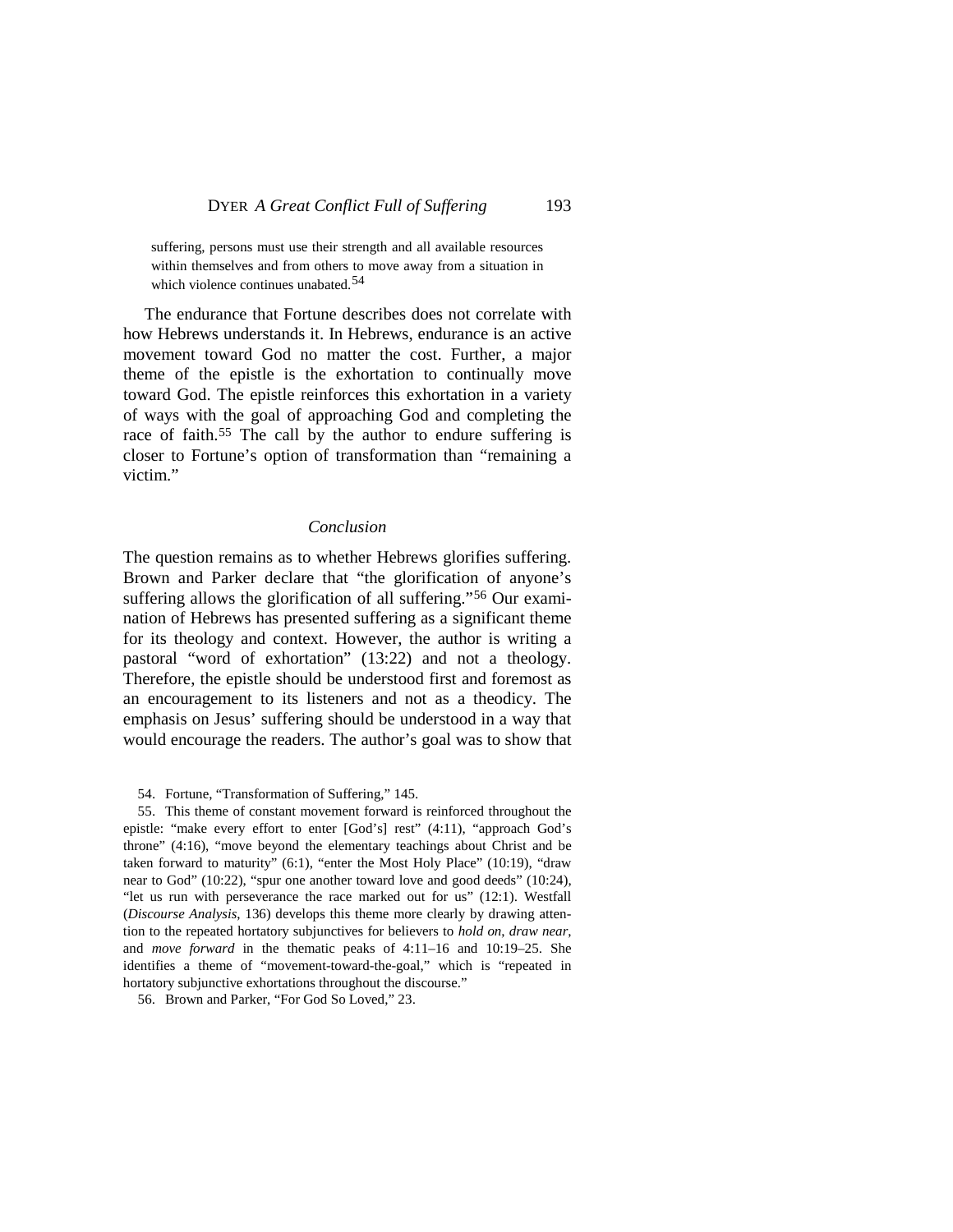suffering is part of the human life and is not a sign that God has abandoned the readers. Furthermore, since the gospel goes against the values of the society in which they live, they should expect to suffer as a result of their relationship with Christ and their obedience to God.

The death of Christ is an important theme in the epistle, but to understand the author's words as a glorification of suffering is to misconstrue them. The epistle never presents Jesus as encouraging suffering or eagerly seeking it out. Rather, he is portrayed as offering up "prayers and petitions with fervent cries and tears to the one who could save him from death" (5:7). VandenBerg writes, "Christ did not come to glorify suffering but to overcome suffering, sin, death and the power of evil through his suffering."[57](#page-15-0) The epistle declares that Jesus "shared in their humanity so that by his death he might break the power of him who holds the power of death—that is, the devil—and free those who all their lives were held in slavery by their fear of death" (2:14–15).

Jesus' death and resurrection give believers hope for the suffering in their lives. "Jesus' crucifixion does not sanctify suffering . . . It is not a model of how suffering should be borne but a witness to God's desire that no one should have to suffer such violence again." [58](#page-15-1) Furthermore, Hebrews presents Christ's priesthood as having a present reality in our lives. "Because Jesus lives forever, he has a permanent priesthood. Therefore he is able to save completely those who come to God through him, because he always lives to intercede for them" (7:24–25). "It is not a matter of enduring suffering and sacrifice now because we are promised that things will get better in the future, but precisely the truth that things are better now because Christ has risen, and Christ's ongoing transformation of the world calls us to active participation."[59](#page-15-2)

Jesus' suffering and death also give us great hope in our own suffering. Since he suffered and was tempted just like us (2:18) and yet endured, we find hope that we too can endure. Since God

- <span id="page-15-0"></span>57. VandenBerg, "Redemptive Suffering," 409.
- <span id="page-15-1"></span>58. Fortune, "Transformation of Suffering," 145.
- <span id="page-15-2"></span>59. Gilliss, "Resurrecting the Atonement," 133–34.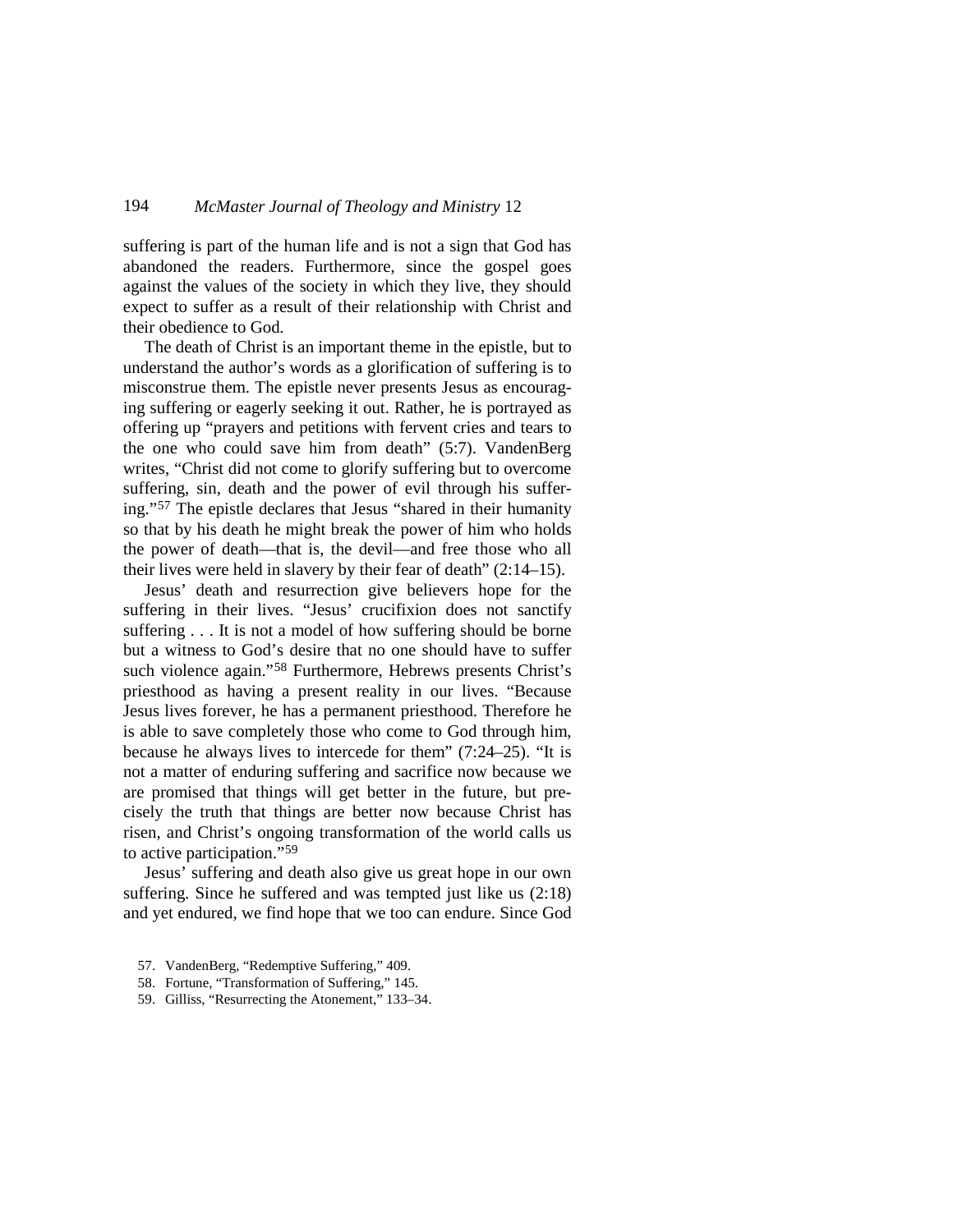used the suffering in his life to grow and develop him (5:8), we know that God can do the same for us (12:5–11). That God can take evil and use it for good purposes does not glorify evil, but glorifies God. Hebrews points to the reality of suffering in our lives and affirms that God uses such things for good purposes.

### *Bibliography*

- Bauman-Martin, Betsy J. "Feminist Theologies of Suffering and Current Interpretations of 1 Peter 2.18–3.9." In *A Feminist Companion to the Catholic Epistles and Hebrews*, edited by Amy-Jill Levine and Maria Mayo Robbins, 63–81. London: T. & T. Clark, 2004.
- Brown, Joanne Carlson. "Divine Child Abuse?" *Daughters of Sarah* 18 (1992) 24–28.
- Brown, Joanne Carlson, and Parker, Rebecca. "For God So Loved the World?" In *Christianity, Patriarchy and Abuse: A Feminist Critique*, edited by Joanne Carlson Brown and Carole R. Bohm, 1–30. New York: Pilgrim, 1989.
- Bruce, F. F. *The Epistle to the Hebrews*. Revised ed. Grand Rapids: Eerdmans, 1990.
- Croy, N. Clayton. *Endurance in Suffering: Hebrews 12:1*–*13 in Its Rhetorical, Religious, and Philosophical Context*. Cambridge: Cambridge University Press, 1998.
- D'Angelo, Mary Rose. "Hebrews." In *Women's Bible Commentary Expanded Edition*, edited by Carol Newsom and Sharon Ringe, 455–59. Louisville: Westminster John Knox, 1998.
- deSilva, David. *Perseverance in Gratitude: A Socio-Rhetorical Commentary on the Epistle 'To the Hebrews.'* Grand Rapids: Eerdmans, 2000.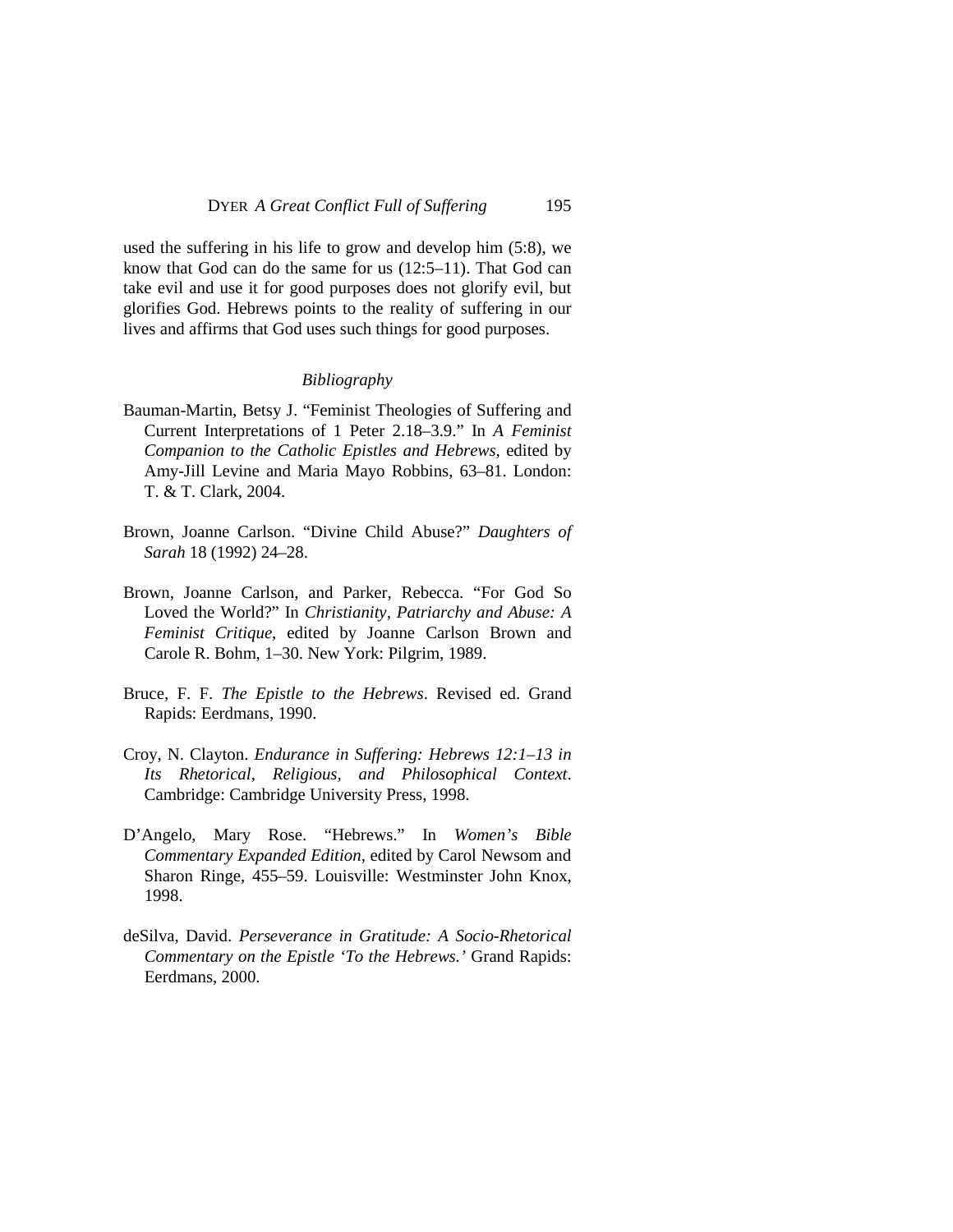- Ellingworth, Paul. *The Epistle to the Hebrews.* London: Epworth, 1993.
- Finger, Reta Halteman. "Liberation or Abuse?" *Daughters of Sarah* 18 (1992) 37–38.
- Fortune, Marie F. "The Transformation of Suffering: A Biblical and Theological Perspective." In *Christianity, Patriarchy and Abuse: A Feminist Critique*, edited by Joanne Carlson Brown and Carole R. Bohm, 139–47. New York: Pilgrim, 1989.
- Gill-Austern, Brita L. "Love Understood as Self-Sacrifice and Self-Denial: What Does It Do to Women?" In *Through the Eyes of Women: Insights for Pastoral Care*, edited by Jeanne Stevenson Moessner, 304–21. Minneapolis: Fortress, 1996.
- Gilliss, Martha Schull. "Resurrecting the Atonement." In *Feminist and Womanist Essays in Reformed Dogmatics*, edited by Amy Plantinga Pauw and Serene Jones, 125–38. Louisville: Westminster John Knox, 2006.
- Greven, Philip. *Spare the Child: The Religious Roots of Punishment and the Psychological Impact of Physical Abuse*. New York: Alfred A. Knopf, 1991.
- Hopkins, Julie. *Towards a Feminist Christology*. Grand Rapids: Eerdmans, 1995.
- Houts, Margo G. "Atonement and Abuse: An Alternate View." *Daughters of Sarah* 18 (1992) 29–32.
- Isaacs, Marie E. *Reading Hebrews and James: A Literary and Theological Commentary.* Macon, GA: Smyth & Helwys, 2002.
- Johnson, Luke Timothy. *Hebrews: A Commentary*. Louisville: Westminster John Knox, 2006.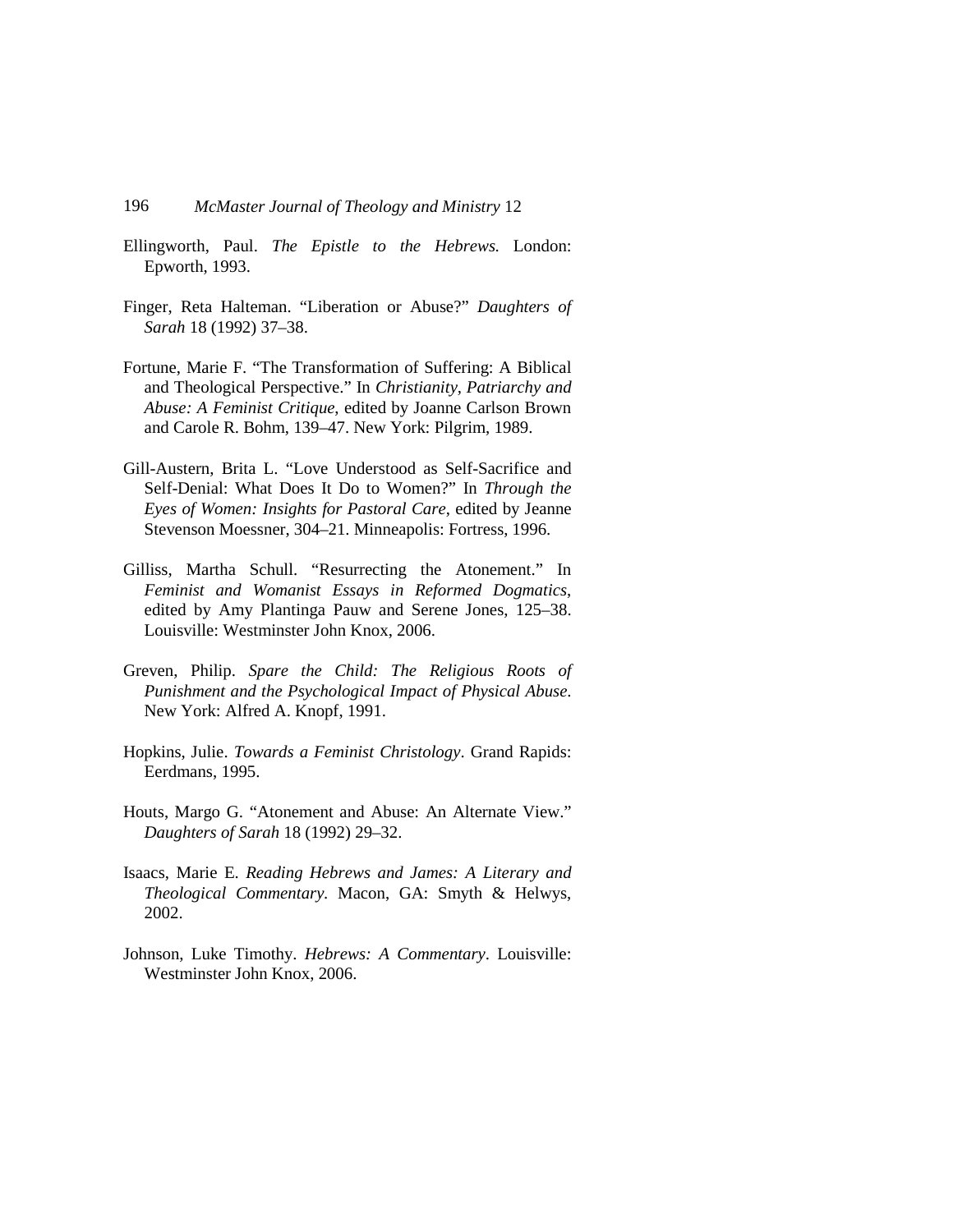- Kittredge, Cynthia Briggs. "Hebrews." In *Searching the Scriptures: A Feminist Commentary*, edited by Elisabeth Schüssler Fiorenza, 428–52. New York: Crossroad, 1994.
- Koester, Craig R. *Hebrews: A New Translation with Introduction and Commentary.* New York: Doubleday, 2001.
- Lane, William L. *Hebrews,* 2 vols. Dallas: Word, 1991.
- Marshall, I. Howard. *Aspects of the Atonement: Cross and Resurrection in the Reconciling of God and Humanity.* Milton Keynes and Carlisle, UK: Paternoster, 2007.
- Peterson, David. *Hebrews and Perfection.* Cambridge: Cambridge University Press, 1982.
- Ruether, Rosemary R. *Introducing Redemption in Christian Feminism*. Sheffield: Sheffield Academic Press, 1998.
- Schneiders, Sandra M. "Feminist Hermeneutics." In *Hearing the New Testament*, edited by Joel B. Green, 349–69. Grand Rapids: Eerdmans, 1995.
- Schüssler Fiorenza, Elisabeth. *Jesus: Miriam's Child, Sophia's Wisdom.* Critical Issues in Feminist Christology. New York: Continuum, 1994.
- Stevenson-Moessner, Jeanne. "The Road to Perfection: An Interpretation of Suffering in Hebrews." *Interpretation* 57 (2003) 280–90.
- Talbert, Charles H. *Learning through Suffering: The Educational Value of Suffering in the New Testament and in Its Milieu*. Collegeville, MN: Liturgical, 1991.
- VandenBerg, Mary. "Redemptive Suffering: Christ's Alone." *Scottish Journal of Theology* 60 (2007) 394–411.